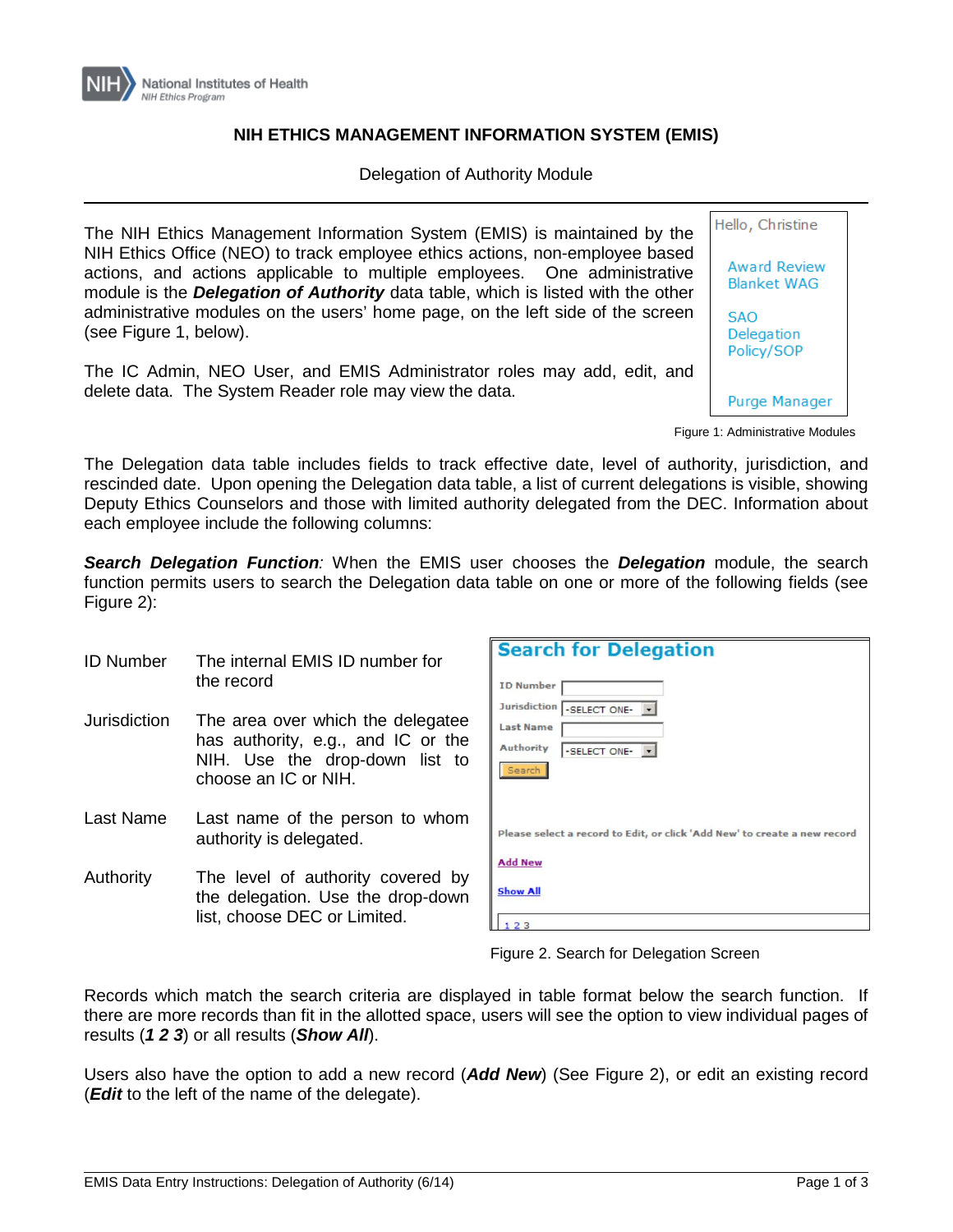

*Data Entry Screen:* The add and edit screens contain the same fields, except for the terminology on the button for saving the data. A new record contains a *Save* button. Edited records contain an *Update* button and a *Delete* button. See Figure 3 below for the Add screen.

| <b>Add Delegation</b>             |                                    |  |  |  |  |  |
|-----------------------------------|------------------------------------|--|--|--|--|--|
| $* = required field$              |                                    |  |  |  |  |  |
| <b>Effective</b>                  | * Jurisdiction - SELECT ONE-       |  |  |  |  |  |
| * Name                            |                                    |  |  |  |  |  |
| <b>Position</b>                   |                                    |  |  |  |  |  |
| <b>Authority</b>                  | <b>Rescind</b><br>-SELECT ONE-     |  |  |  |  |  |
| <b>Sent To NEO</b>                | Sent To OGC                        |  |  |  |  |  |
| <b>Received in NEO</b>            |                                    |  |  |  |  |  |
| <b>Notes</b>                      |                                    |  |  |  |  |  |
| <b>Choose Your File To Upload</b> | Browse                             |  |  |  |  |  |
| <b>File Description</b>           | $\blacktriangle$<br>$\overline{a}$ |  |  |  |  |  |
| Save                              |                                    |  |  |  |  |  |

Figure 3. Delegation Data Entry Screen, Add Option

|                | <b>Description on Screen</b> | <b>Type</b> | <b>Contents</b>                                                                                                                                                                       |
|----------------|------------------------------|-------------|---------------------------------------------------------------------------------------------------------------------------------------------------------------------------------------|
|                | <b>ID Number</b>             |             | The EMIS ID number for the record will show, not editable.                                                                                                                            |
| 1              | Effective                    | Date        | The effective date of the delegation, usually the date of the<br>memorandum.                                                                                                          |
| 2              | Jurisdiction                 |             | drop down   List contains the IC acronyms plus NIH.                                                                                                                                   |
| 3              | Name                         | Text        | Name of the individual receiving the delegated authority, the<br>delegate. Enter last name, comma, initial or initials. For common<br>last names, use both first and middle initials. |
| 4              | Position                     | Text        | Insert the official position of the person receiving the delegated<br>authority.                                                                                                      |
| 5              | Authority                    | drop down   | List contains two options: DEC for the Deputy Ethics Counselor,<br>and Limited, for those receiving some authority from the DEC.                                                      |
| 6              | Rescind                      | Date        | Date the authority is rescinded (withdrawn), i.e., usually the<br>effective date of the new DEC.                                                                                      |
| $\overline{7}$ | Received in NEO              | Date        | Date the memo is received in NEO, if applicable. mm/dd/yy or<br>mmddyyyy                                                                                                              |
| 8              | <b>Notes</b>                 | Text        | Be succinct, use abbreviations where possible. Limit of 500<br>characters.                                                                                                            |

## *Description of Data Fields*

**Upload Files:** This function permits you to upload files and attach them to the open record. At the bottom of the screen, click on *Browse*; locate the desired file; double click the file name; add a description if desired. PDF files are the best attachments because they can be opened by all users.